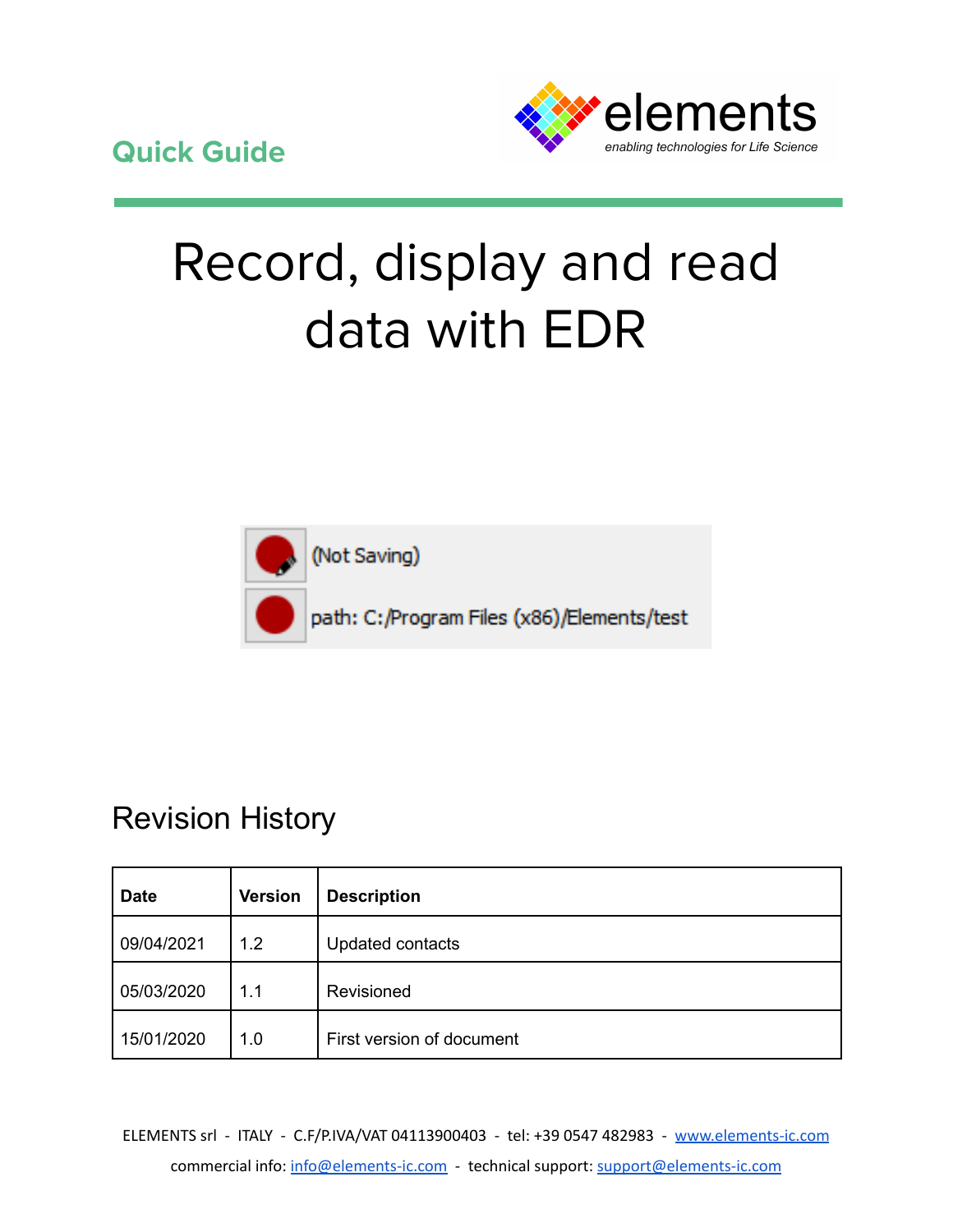

## Supported data formats

The EDR software can save data in two file formats:

- Raw .dat files format:
- Axon Binary File (.abf) format version 2.0.

All data files are accompanied by an Elements Data Header file (.edh) in order to be loadable by EDA.

#### Dat format

Binary files in .dat format consist of a continuous series of IEEE 754 single-precision binary floating-point values, with no header. The data is arranged in groups of CurrentChannelsNumber+1 values. Each group consists of CurrentChannelsNumber current samples (ordered by channel number) followed by 1 voltage sample corresponding to a given time instant. Groups are arranged in temporal order.

E.g. for a 4 channels device the values will be:

IChan1Sample1, IChan2Sample1, IChan3Sample1, IChan4Sample1, VChanSample1, IChan1Sample2, IChan2Sample2, IChan3Sample2, IChan4Sample2, VChanSample2, and so on.

#### Abf format

It's the Axon file format used by pClamp software.

Data are saved in "gap-free" acquisition mode.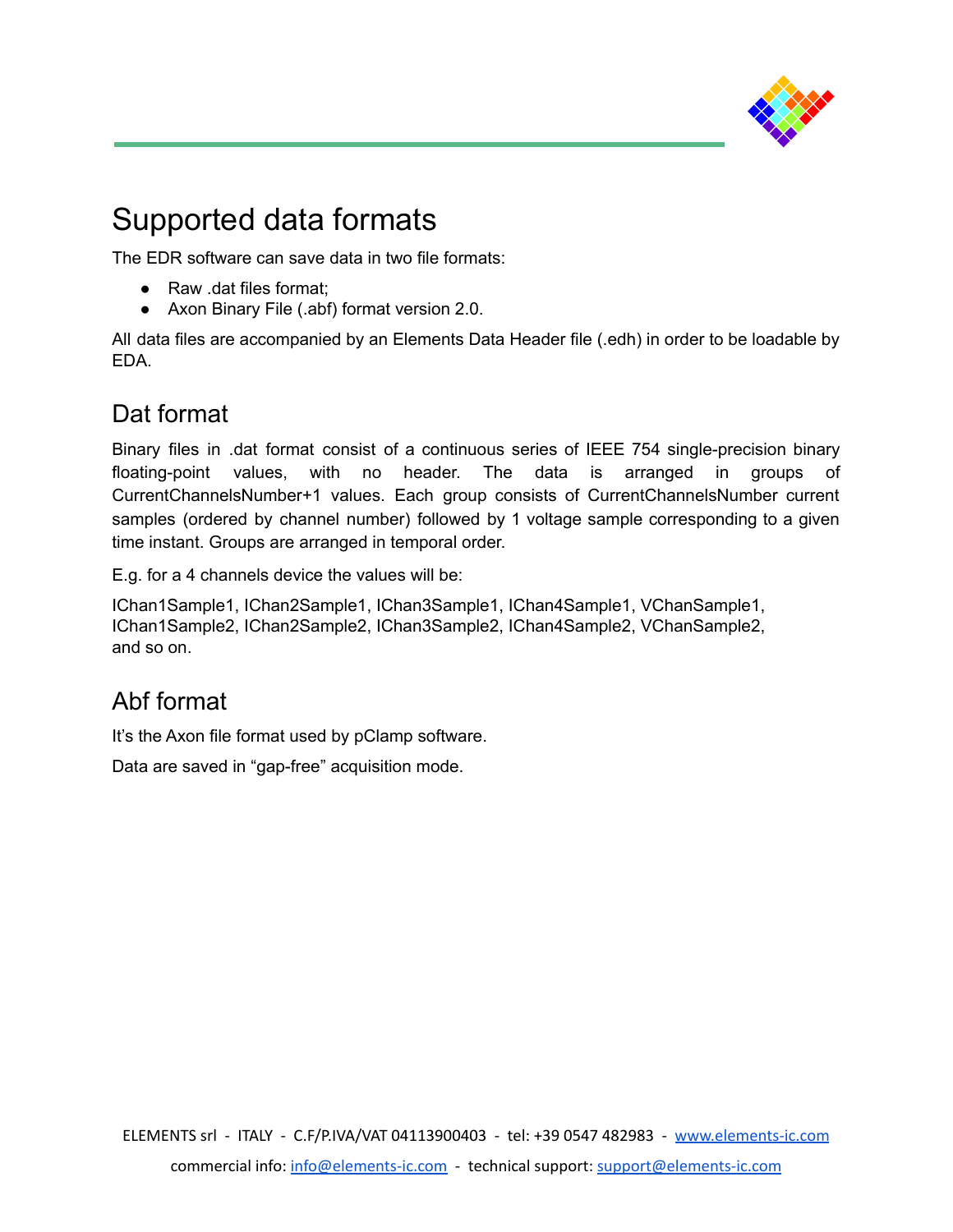

## Save preferences

After connecting the device, EDR software starts to acquire and display data in real time in the main window.

To store data, users can either click the Setup save settings and start recording button enter into the Save Preferences menu and then click "Start rec.", or can quickly start a recording

by clicking the Quick Save button .

|                              | <b>◆</b> EDR Save Preferences                     |  |
|------------------------------|---------------------------------------------------|--|
|                              |                                                   |  |
| Save path:                   | C:/Program Files (x86)/Elements/<br>Browse        |  |
| Save name:                   | test                                              |  |
| Data Save Format             |                                                   |  |
|                              | (32 bit Binary format (.dat)                      |  |
|                              | (abf) Axon(TM) binary format v2.0 (.abf)          |  |
|                              |                                                   |  |
| $\sqrt{}$ Split files every: | ≑∥<br>1<br>minutes                                |  |
|                              |                                                   |  |
|                              | ÷۱<br>Stop save after:<br>$\mathbf{1}$<br>minutes |  |
|                              |                                                   |  |
|                              |                                                   |  |
|                              |                                                   |  |
|                              | Start rec.<br>Cancel<br>Save settings             |  |
|                              |                                                   |  |

Ctrl + 'G' keyboard shortcut can also be used to quickly start and stop data recording.

Multiple records will be saved with the set name followed by the progressive number (e.g. C:/Program Files (x86)/Elements/test\_01, ...test\_02, ...test\_03.... and so on) .

When recording begins, a timer in the GUI starts and indicates the total recording time.



To stop recording, click on the Stop recording button

The EDR software creates a new folder in the location chosen by the user with the same name of the recording files. In this new folder the EDR software creates some files:

ELEMENTS srl - ITALY - C.F/P.IVA/VAT 04113900403 - tel: +39 0547 482983 - [www.elements-ic.com](http://www.elements-ic.com) commercial info: [info@elements-ic.com](mailto:info@elements-ic.com) - technical support: [support@elements-ic.com](mailto:support@elements-ic.com)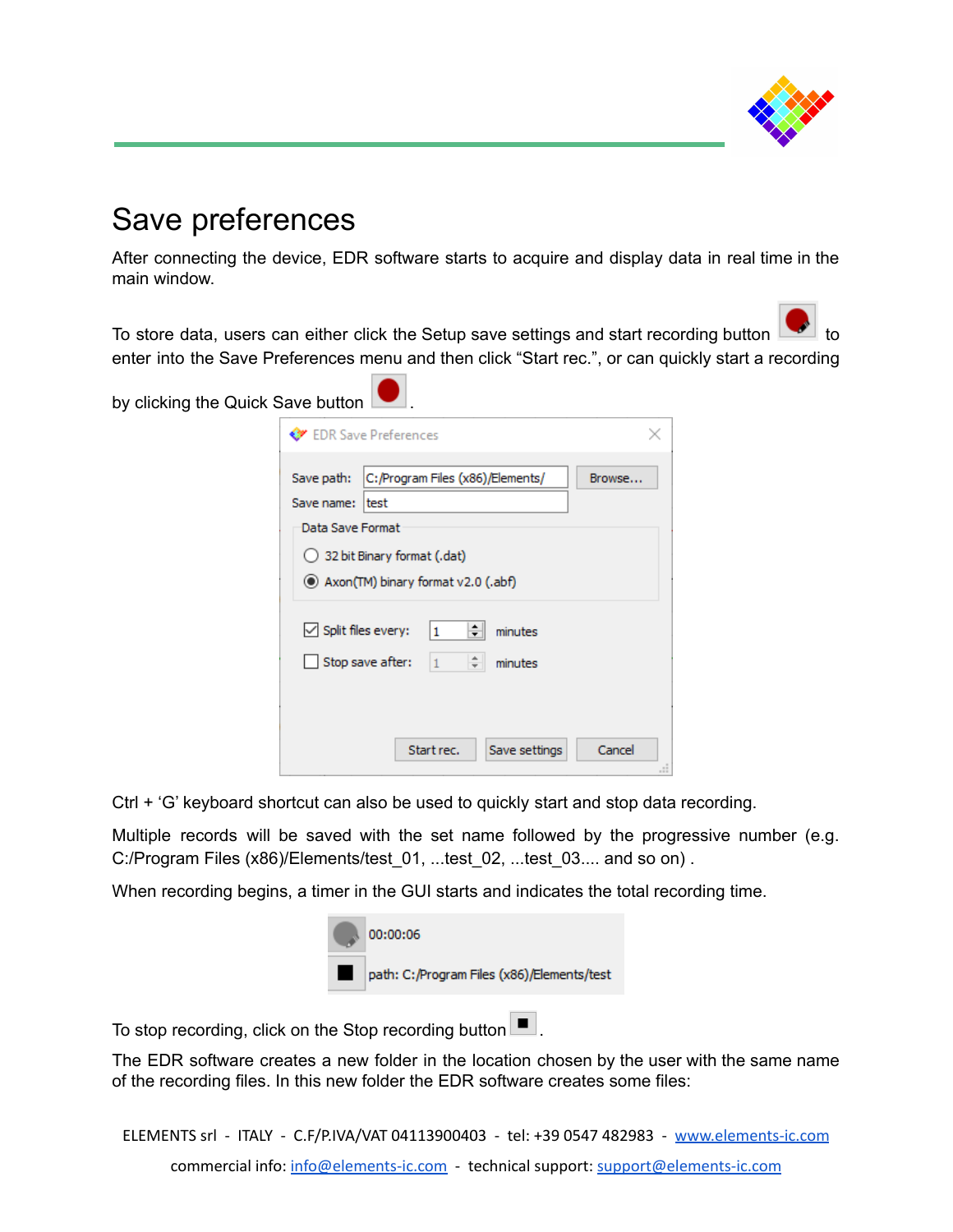

- An header .edh file (which is a text file containing some acquisition setup information, such as Range, Bandwidth, etc.).
- The saved data files.

For multichannel devices, if .abf format is selected, a different .abf file will be created for every current channel, while a single file .dat file will be created if .dat format is selected.



Be careful to have enough disk space to save data and avoid recording data directly into network drive or Cloud storage service. Notice that a single channel device at the maximum sampling rate of 200kHz stores about 50MB/min using .abf format, and 100MB/min using .dat format.

## Split of data files and automatic save stop

To limit the maximum file dimensions, the EDR software can splits the data files every X minutes of recording. This feature can be selected from the "Save Preferences" dialog box and can be useful during long recording, in order to obtain smaller files, easier to load in offline analysis tools.

| Save path:                | <b>C</b> <sup>P</sup> EDR Save Preferences<br>C:/Program Files (x86)/Elements/ | Browse |
|---------------------------|--------------------------------------------------------------------------------|--------|
| Save name:                | test                                                                           |        |
| Data Save Format          |                                                                                |        |
|                           | 32 bit Binary format (.dat)                                                    |        |
|                           | (abf) Axon(TM) binary format v2.0 (.abf)                                       |        |
|                           |                                                                                |        |
|                           |                                                                                |        |
| $\vee$ Split files every: | ٠<br>1<br>minutes                                                              |        |
|                           |                                                                                |        |
|                           | Stop save after:<br>÷<br>minutes<br>1                                          |        |
|                           |                                                                                |        |
|                           |                                                                                |        |

ELEMENTS srl - ITALY - C.F/P.IVA/VAT 04113900403 - tel: +39 0547 482983 - [www.elements-ic.com](http://www.elements-ic.com)

commercial info: [info@elements-ic.com](mailto:info@elements-ic.com) - technical support: [support@elements-ic.com](mailto:support@elements-ic.com)